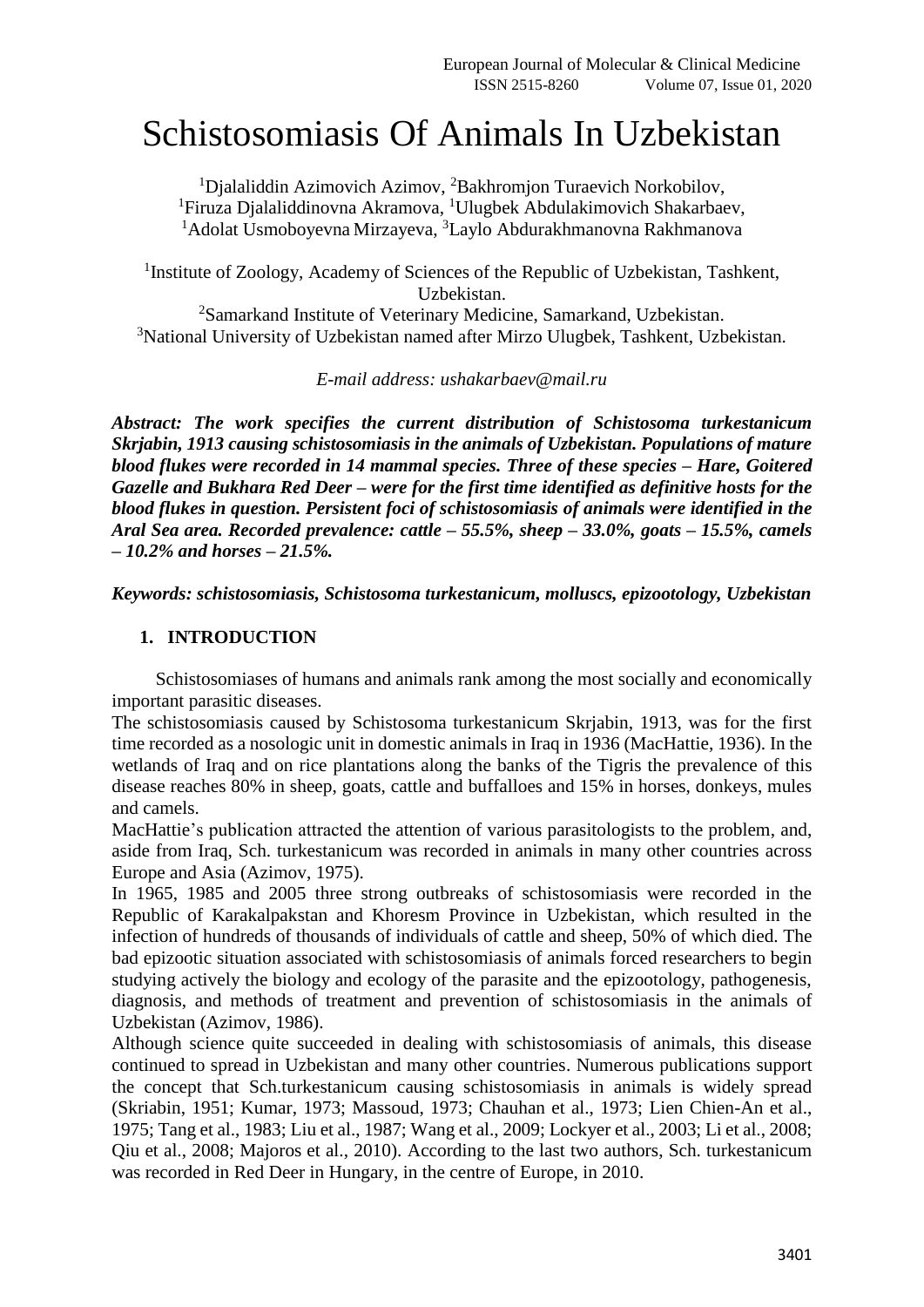Currently, populations of Sch. turkestanicum are registered in domestic and wild mammals in many countries across Asia and Europe (Azimov et al., 2014). As for medical aspects, cercariae of this trematode cause non-specific cercarial dermatitis in humans (Sahba, Malek, 1979; Athari et al., 1990, 2006; Wang et al., 2009; Majoros et al., 2010; Azimov et al., 2014).

It is obvious that today the disease caused by Sch. Turkestanicum has grown into a grave transcontinental problem for clinical veterinary science and other branches of medicine.

The goal of this work was to study the distribution of Schistosoma turkestanicum – an agent causing schistosomiasis in animals – and to develop measures to control the disease in Uzbekistan.

## **2. MATERIALS AND METHODS**

The material of the research consisted of mature blood flukes collected from domestic and wild animals in the north-western part of Uzbekistan. The vast study area encompassed the entire areas of the Republic of Karakalpakstan and Khoresm Province, Uzbekistan, which demonstrate good level of development in all animal breeding sectors and are a home for various wild mammals (Fig. 1, map).

Mature Schistosoma were extracted from the veins of the mesentery and liver of animals in spring, summer, autumn and winter between 2000 and 2020, following a commonly accepted method (Skriabin, 1928).



Figure 1. Location of the site in Uzbekistan where the material was collected

The following animals were examined for blood flukes: sheep  $-2.175$  individuals, goats  $-104$ individuals, cattle  $-2,452$  individuals, camels  $-26$  individuals, horses  $-102$  individuals. Mature blood flukes were collected from animals killed in slaughter houses in the study area. We also examined some individuals of wild mammal species killed by poachers and confiscated by inspectors from nature conservation organisations: Wild Boar (Sus scrofa) – 16 individuals, Saiga (Saiga tatarica) – 11 individuals, Goitered Gazelle (Gazella subgutturoza) – 13 individuals, Bukhara Red Deer (Cervus elaphus) – 11 individuals, Hare (Lepus capensis) – 36 individuals. Some individuals of Hare and Wild Boar were killed legally by hunters during a hunting season, who kindly agreed to provide the animals' organs for the examination. To estimate the scale of the infection of animals with blood flukes standard parasitological indices were used, such as prevalence (%) and intensity of infection (No. of individuals).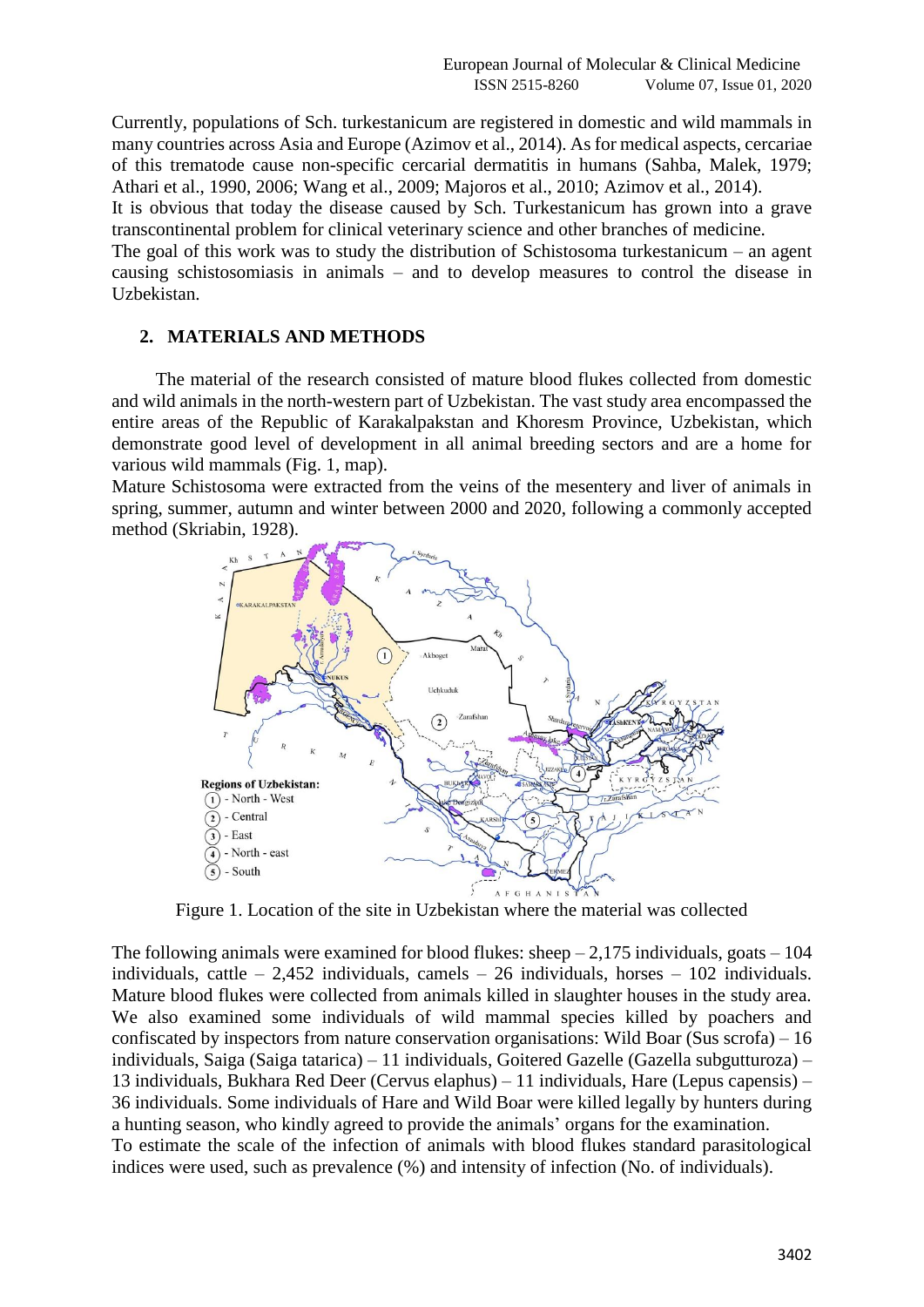Molluscs were being collected in spring, summer and autumn annually between 2016 and 2020, in various types of bodies of water in the lower course of the Amudarya, using generally accepted hydrobiological methods (Zhadin, 1952), and were examined using generally accepted parasitological methods (Ginetsinskaia, 1968). Stationary surveys of molluscs were carried out in the Dautkul lake system and on bodies of water in Karajar and Kyzyljar, transect surveys – on bodies of water on pastures in Bozatau, Chimbay, Kegeyli, Kungrad, Muynak and Turtkul Districts of Karakalpakstan. In total, 8,569 individuals of molluscs Lymnaea auricularia were collected and examined.

### **3. RESULTS AND DISCUSSION**

We established that many species of both domestic and wild mammals were infected with mature blood flukes Schistosoma turkestanicum Skrjabin, 1913, which corresponds with data provided by earlier publications (Azimov, 1975, 1986). It was the first time that this species was recorded in Bukhara Red Deer, Goitered Gazelle and Hare (Table 1) in the territory of Karakalpakstan.

|                      | examined<br>of<br>No. | Prevalence, % |           |
|----------------------|-----------------------|---------------|-----------|
| <b>Species</b>       | individuals           | Limits        | $M \pm m$ |
|                      |                       |               |           |
| Ovis aries           | 2,175                 | $20.0 - 46.0$ | 33.0      |
| Capra hircus         | 104                   | $10.5 - 20.5$ | 15.5      |
| <b>Bos taurus</b>    | 2,452                 | 26.2-85.3     | 55.2      |
| Camelus bactrianus   | 26                    | $5.2 - 15.2$  | 10.2      |
| Equus caballus       | 102                   | $8.5 - 34.5$  | 21.5      |
| Lepus capensis       | 36                    | $2.7 - 5.5*$  | 4.1       |
| Sus scrofa           | 17                    | $5.8 - 11.7*$ | 8.7       |
| Cervus elaphus       | 11                    | $9.0*$        |           |
| Saiga tatarica       | 11                    | $9.0*$        |           |
| Gazella subgutturoza | 13                    | $7.5*$        |           |

Table 1. Infection of various animal species with mature blood flukes in Uzbekistan

\*-developed Sch. turkestanicum eggs were recorded in faeces taken from the animals' recta

Mature blood flukes were discovered in the veins of the mesentery and liver in the autumn and winter of 2016. The following prevalence was recorded in various animals: Hare  $-4.1\%$ , Bukhara Red Deer – 9.0%, Goitered Gazelle – 7.5%. The intensity of infection was not high in these species and ranged between 37 and 126 individuals of flukes. Our records of blood flukes in Wild Boar and Saiga were made in new locations in the north-west of Uzbekistan; they corresponded with the results of earlier research (Azimov, 1975, 1986).

Sch. turkestanicum is a common parasite for the domestic animals of the north-western portion of Uzbekistan. Persistent foci of infection were recorded in the Aral Sea area. This is confirmed by recent data obtained during resumed research (2016-2020) (Table 1). Sheep and cattle infected with schistosomiasis were recorded in areas with developed animal breeding in the Republic of Karakalpakstan and Khoresm Province of Uzbekistan. The highest prevalence was shown by cattle – 55.2% on average. In some farms in Bozatau, Kegeyli, Chimbay, Kungrad, Muynak, Turtkul, Amudarya, Takhtakupyr and Kanlykul Disctricts of Karakalpakstan cattle demonstrated a prevalence of around 100% and a high intensity of infection. The blood fluke individuals found in the veins of the mesentery and liver could number hundreds of thousands in each infected animal (Fig. 2). It was also established that schistosomiasis showed some variation depending on the season.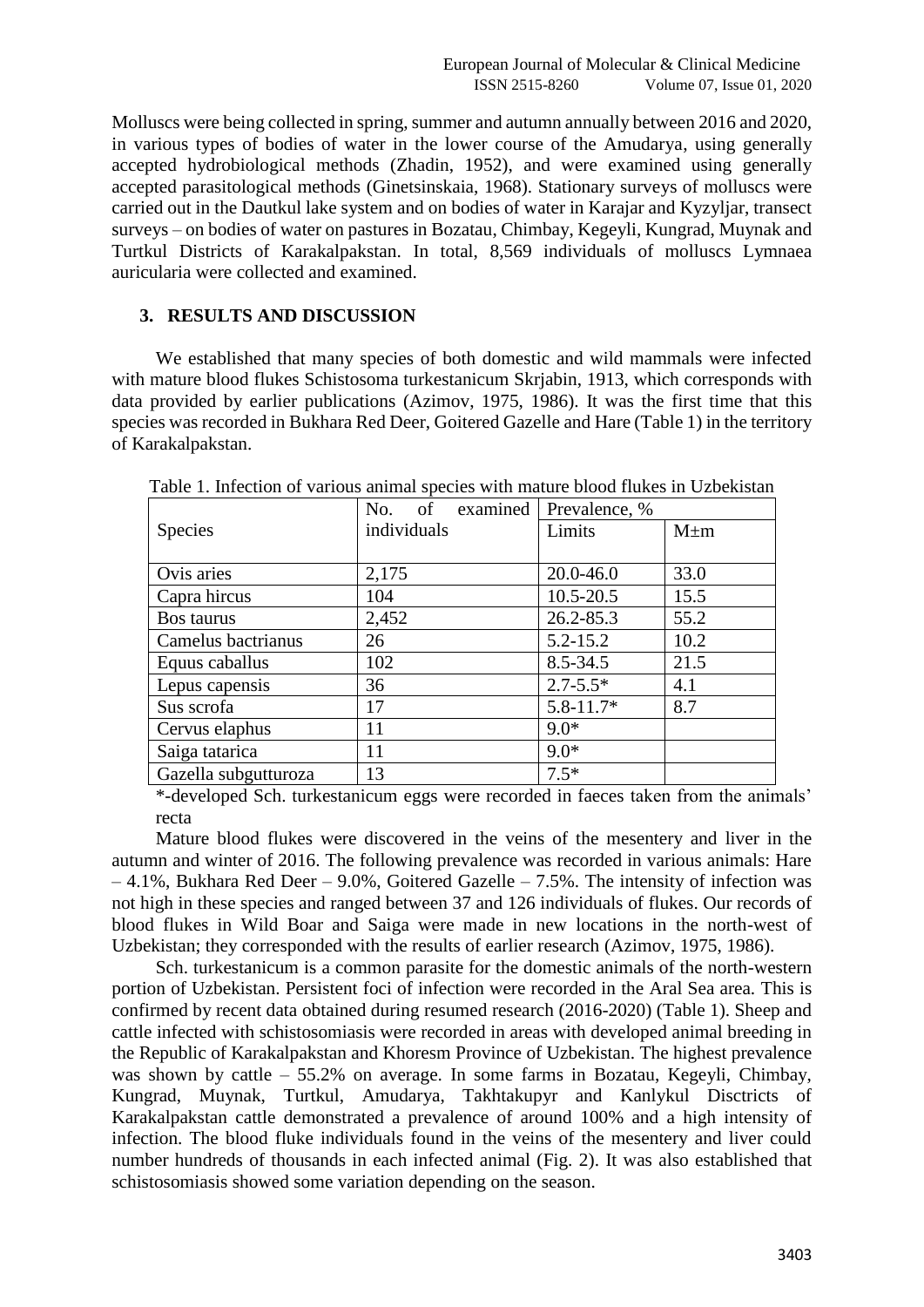

Figure 2. Schistosoma turkestanica Skriabin, 1913: mature forms of schistosomes (males and females) extracted from the veins of cattle, Bozatau District, Karakalpakstan (original).

The study of the seasonal dynamics of schistosomiasis in cattle shows that blood flukes are recorded in animals throughout the year, with just a slight variation in numbers. The only exception is youngsters under one year old. For the first time this group of animals becomes infected with mature schistosomes in late July. In subsequent months prevalence in this group increases. From July to December the portion of calves infected with blood flukes varied between 4.9% and 25.5% (Table 2).

| Seasons | Prevalence, % |                                                          |               |  |  |
|---------|---------------|----------------------------------------------------------|---------------|--|--|
|         | under 1 year  | Young animals aged Animals aged between<br>2 and 3 years | Adult animals |  |  |
| Spring  |               | 20.5                                                     | 40.6          |  |  |
| Summer  | 4.9           | 29.8                                                     | 50.9          |  |  |
| Autumn  | 20.2          | 35.5                                                     | 55.5          |  |  |
| Winter  | 25.5          | 38.2                                                     | 55.9          |  |  |

Table 2. Prevalence dynamics in cattle infected with schistosomiasis (based on 410 ovolarvoscopic studies)

The prevalence of schistosomiasis in young animals aged between 2 and 3 years ranged from 20.5% to 35.2%. The highest prevalence was recorded in adult cattle (40.6-55.9%).

The study shows that the highest rate of infection with mature schistosomes in animals occurs in late autumn-early spring, with the disease peaking in winter months. This is confirmed by enzootic outbreaks of schistosomiasis recorded in cattle across the animal breeding farms of Karakalpakstan.

The analysis of the seasonal dynamics of schistosomiasis in cattle in the Aral Sea area shows that the animals become infected with schistosomes throughout summer, starting from the second half of June to late August. This period coincides with the highest rate of infection with Sch. turkestanicum parthenitae and cercariae in mollusc Lymnaea auricularia, the blood fluke's intermediate host, in various wetlands and bodies of water across the region. The prevalence of the infection in molluscs in individual biotopes in Bozatau, Kegeyli, Chimbay, Kungrad, Muynak and Turtkul Disctricts of Karakalpakstan is quite high and ranges between 10% and 45% (Table 3, Fig. 3).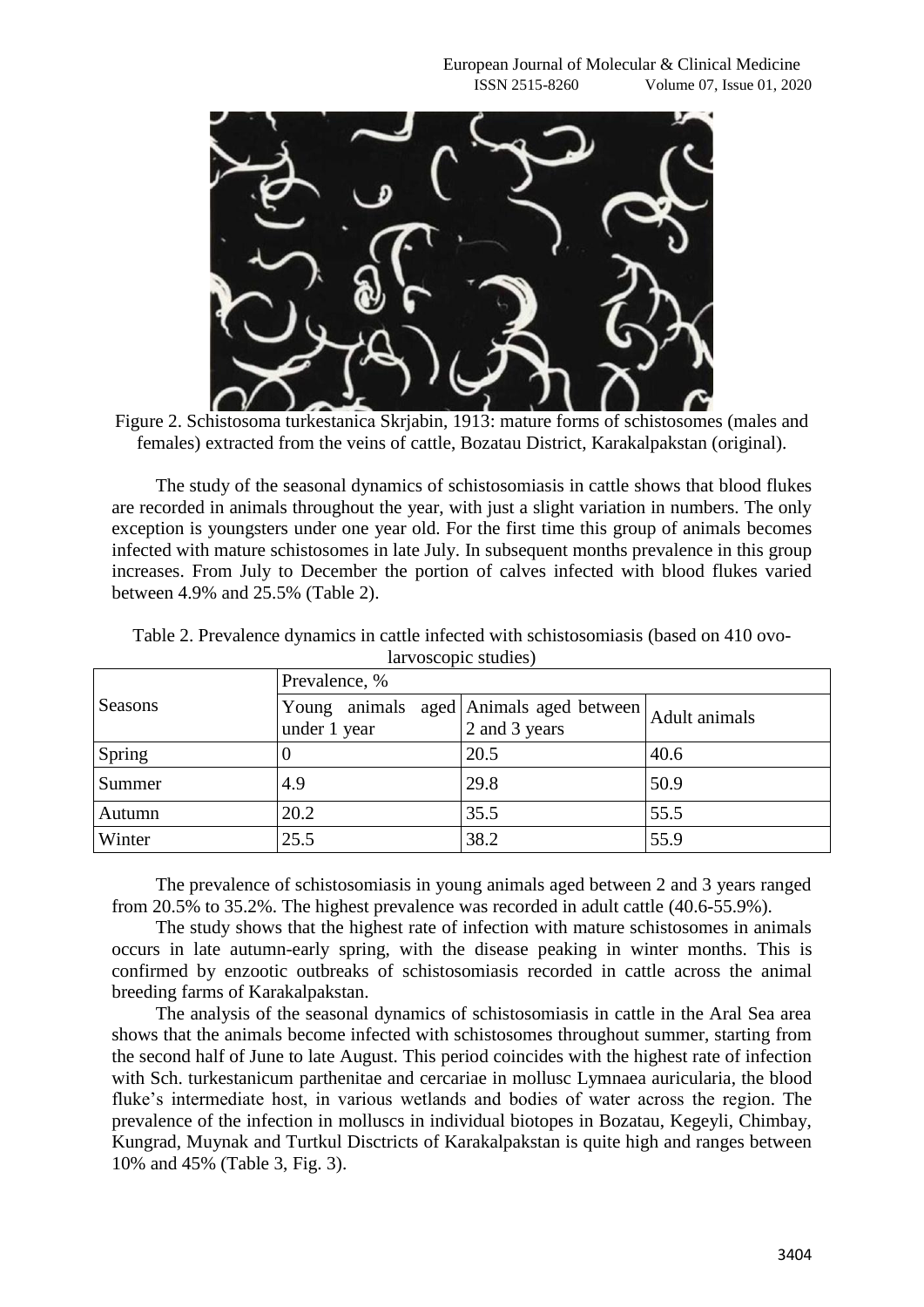| Name<br>of<br>water<br>body                                     | of<br>No.<br>examined<br>individuals | of<br>No.<br>infected<br>individuals | Prevalence, % | The start of<br>the<br>of<br>emergence<br>cercariae,<br>month/year |
|-----------------------------------------------------------------|--------------------------------------|--------------------------------------|---------------|--------------------------------------------------------------------|
| Dautkul<br>lake<br>system                                       | 2,140                                | 222                                  | 10.0          | June 2016                                                          |
| Karajar                                                         | 2,140                                | 325                                  | 15.6          | <b>July 2017</b>                                                   |
| Kyzyljar                                                        | 2,120                                | 248                                  | 11.5          | <b>July 2016</b>                                                   |
| Pools<br>around<br>artesian wells in<br><b>Bozatau District</b> | 1,100                                | 356                                  | 35.9          | June 2016                                                          |
| in<br>Pools at farms<br><b>Bozatau District</b>                 | 1,160                                | 525                                  | 45.0          | <b>July 2018</b>                                                   |

Table 3. Infection of molluscs Lymnaea auricularia with the larval forms of Sch. turkestanicum in the study area

The research shows cyclicity in the epizooty of schistosomiasis of cattle in the north-west of Uzbekistan. The epizooty was recorded in 1964-1965, 1984-1985 and 2004-2005 towards the end of the grazing season – in autumn and winter – and resulted in a large number of deaths. So, each cycle continues for about 20 years. This is a very interesting fact. The thing is that Sch. turkestanicum, like other representatives of the genus Schistosoma, stay quite long in their definitive host, almost until the latter's death. Animals become infected with schistosome cercariae every year, which leads to the accumulation of mature flukes and their numbers growing drastically year after year. Hundreds of thousands of schistosome individuals and even more concentrate in the veins of the mesentery and liver, which may be the cause of the cyclic character of schistosomiasis of animals in the Aral Sea area.



Figure 3. Sporadic infection of molluscs Lymnaea auricularia with Schistosoma turkestanicum larvae in Karakalpakstan (original).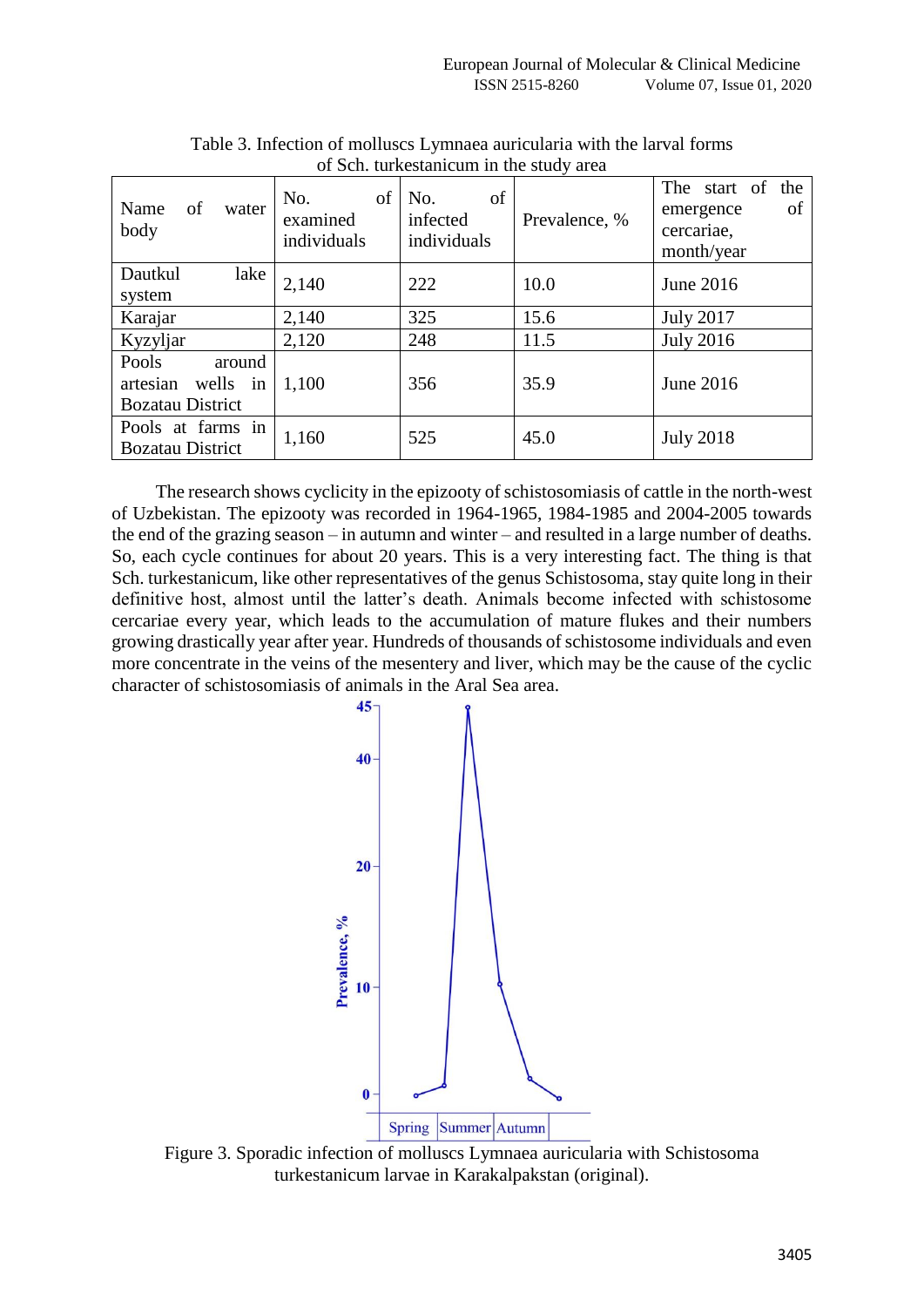Molluscs Lymnaea auricularia in the north-west of Uzbekistan – a region with an adverse schistosomiasis situation – form stable populations. By releasing enormous numbers of cercariae into the external environment they produce a high concentration of infectious elements at the sides of the bodies of water, which facilitates the active infection of definitive hosts with schistosomes. Moreover, travelling from one body of water to another, infected molluscs spread the disease and thus facilitate the distribution of the infection among susceptible animals.

The strategy to control the infection must include: measures to reduce the transmission of the disease by lowering the numbers of molluscs; dehelminthisation of animals – sources of infection; development of new efficient medicine; modernisation of the organisational structure of anti-epizootic services; strict conformity of farms with veterinary, sanitary and environmental standards.

Based on the results of comprehensive studies we developed and tested methods and means to control schistosomiasis:

- $\triangleright$  Substitution of infectious pastures for safe ones for the period between June and October (the most efficient measure);
- $\triangleright$  Drainage of wet areas to impede the development of molluscs and reduce their numbers; closed drainage is preferable in this situation;
- $\triangleright$  Keeping animals in stalls;
- $\triangleright$  Separation of young animals from adult ones and the former's grazing on safe pastures;
- $\triangleright$  Improvement of the sanitary conditions of water bodies and drinking places;
- $\triangleright$  Biothermal disinfection of faeces.
- $\triangleright$  Preventive dehelminthisation of animals with schistosomicide antihelminthics, such as Praziquantel and Azinox in prescribed amounts. The first course of treatment should be taken in late April, before driving the animals to pastures, the second one – in September-October.

### **4. CONCLUSION**

According to our observations, populations of Sch. turkestanicum causing schistosomiasis in animals are widely distributed in the north-western portion of Uzbekistan. Schistosomes were recorded in a number of mammal species. Taking into account the data of earlier works, it was established that the definitive hosts of blood flukes in Uzbekistan includes 14 species of domestic and wild mammals.

This schistosome is much more common in domestic animals in comparison with wild ones, the latter showing much lower prevalence and intensity of infection.

The data obtained during the research on the infection of molluscs L. auricularia with parthenogenetic forms of Sch. turkestanicum in the Aral Sea area correspond with those in earlier publications on the role of molluscs in the formation of foci of infection and its circulation in the wild.

It is essential to permanently monitor the infection of intermediate and definitive hosts with various forms of blood flukes and take appropriate measures to control schistosomiasis of animals.

#### **REFERENCES**

- [1] Azimov D. A. Schistosomatidae of animals and humans. Tashkent: Fan, 1975. p.152.
- [ 2] Azimov D. A. Trematodes parasites of animals and humans. Tashkent: Mekhnat, 1986. p.128.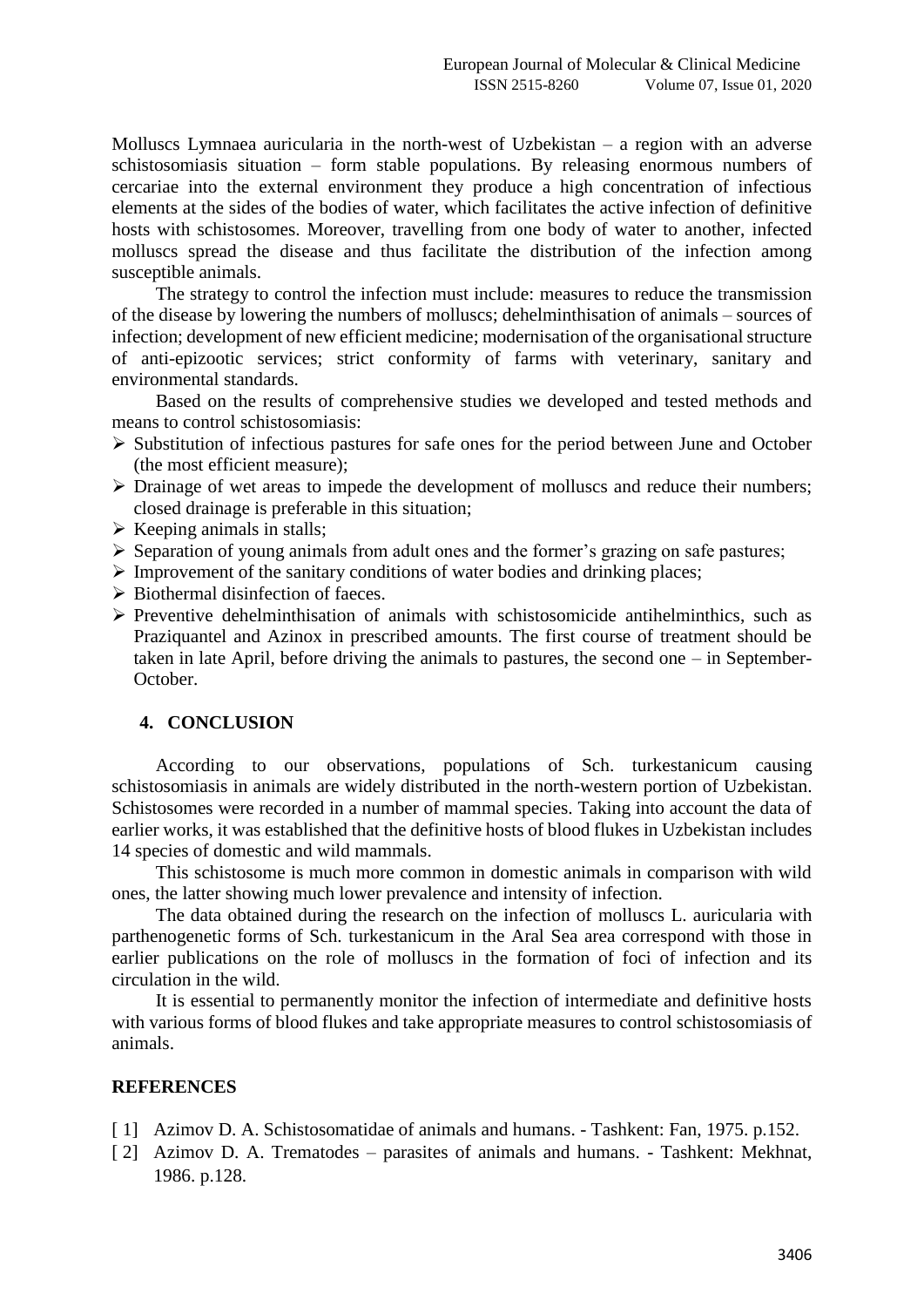- [ 3] Azimov D. A., Akramova F. D., Shakarbayev U. A., Shakarboyev E. B. Orientobilharzia – trematodes of mammals. - Tashkent: Fan, 2014. p.224.
- [ 4] Ginetsinskaya, T. A. Trematodes, their life cycles, biology and evolution. Leningrad, Nauka, 1968. - p.411.
- [ 5] Zhadin, V. I. Molluscs in the fresh and brackish waters of the USSR. Guides to the fauna of the USSR. Academy of Sciences of the USSR. Moscow, Leningrad, 1952. – p.374.
- [6] Skriabin K. I. Methods of complete helminthological dissection of vertebrates, including humans. - Leningrad: 1<sup>st</sup> Moscow State University, 1928. – p.45.
- [ 7] Skriabin K. I. Suborder Schistosomata Skrjabin et Schulz, 1937. Trematodes of animals and humans. – Moscow, 1951. – Volume 5. – pp. 225-624.
- [ 8] Athari A., Amini H., Sahba G.H. Investigation of cercarial dermatitis in Iran // Bull. Soc. fr. Parasitol., 1990. - Vol. 8. - Suppl. 2. - p. 888.
- [ 9] Athari Amid, Sahba Gohar, Mojtaba Rosnami. Dermination of definitive and intermediate hosts of cercarial dermatitis-producing agents in northern Iran // Archives of Iranian Medicine, 2006. – V. 9. - №1. - pp. 11-15.
- [ 10] Chauhan A.S., Srivastava C.B., Chauhan B.S. Studies on the trematode fauna of India. Part 6. Digenea: Schistosomatidae. A monographie aid to the identification of Indian schistosomes // Ј. Zool. Soc. - India, 1973. - V.25. № 1-2. - pp.83-127.
- [ 11] Kumar V. Studies on snail hosts of Orientobilharzia turkestanicum (Skrjabin, 1913) Dutt et Srivastava, 1955 (Schistosomatidae: Trematoda) in India // Ann. Soc. Belge Med. Trop., 1973. - V. 53. - № 1. - pp. 17 - 23.
- [ 12] Li L., Yu L.Y., Zhu X.Q., Wang C.R., Zhai Y.Q., Zhao J.P. Orientobilharzia turkestanicum is grouped within African schistosomes based on phylogenetic analyses using sequences of mitochondrial genes // Parasitol Res, 2008. - № 102. - pp. 939 - 943.
- [ 13] Lien Chien-an, Pai Kung-mao, Su Lung, Liu Chao-ming, Chen Min-sen, Liu Chung. A survey of the aetiological agent of rice-field dermatitis in Chegnan peoples commune, Hailung Hsien, Kirin Province, with a preliminary observation of the life history of Orientobilharzia turkestaniсa var. tuberculata // Дунъу сюэбао, Acta Zool. sinica, 1975. - V. 21. - № 2. - pp. 183 - 189.
- [ 14] Liu Zhong, Li Zhenbao and Wang Nabin. Scaning electron microscopic observation on argentophilic papillae of Orientobilharzia turcestanica var. turbeculata cercariae // Journal of Jilin University of (Medicine Edition), 1987. - №3.
- [ 15] Lockyer A.E., Olson P.D., Littlewood D.T.J. Utility of complete large and small subunit rRNA genes in resolving the phylogeny of the Platyhelminthes: implications and review of the cercomer theory // Biologikal Journal of the Linnean Society, 2003. - № 78. - pp. 155-173.
- [ 16] MacHattie C. A preliminary note on the life history of Schistosoma turkestanicum Skrjabin, 1913 // Trans. Royal Soc. Trop. Med. and Hyg. 1936. - V. 30. - pp.115-124.
- [ 17] Majoros G., Dan A., Erdelyi K. A natural focus of the blood fluke Orientobilharzia turkestanica (Skrjabin, 1913) (Trematoda: Schistosomatidae) in red deer (Cervus elaphus) in Hungery // Vet. Parasitol, Budapest, 2010. -p. 1.
- [ 18] Massoud J. Studies on the Schistosomes of Domestic Animals in Iran. I. Observations on Ornithobilharzia turkestanica (Skrjabin, 1913) in Khuzestan // J. Helminthol., 1973. - V. 67. -  $\mathbb{N}^{\circ}$  2. - pp. 165 - 180.